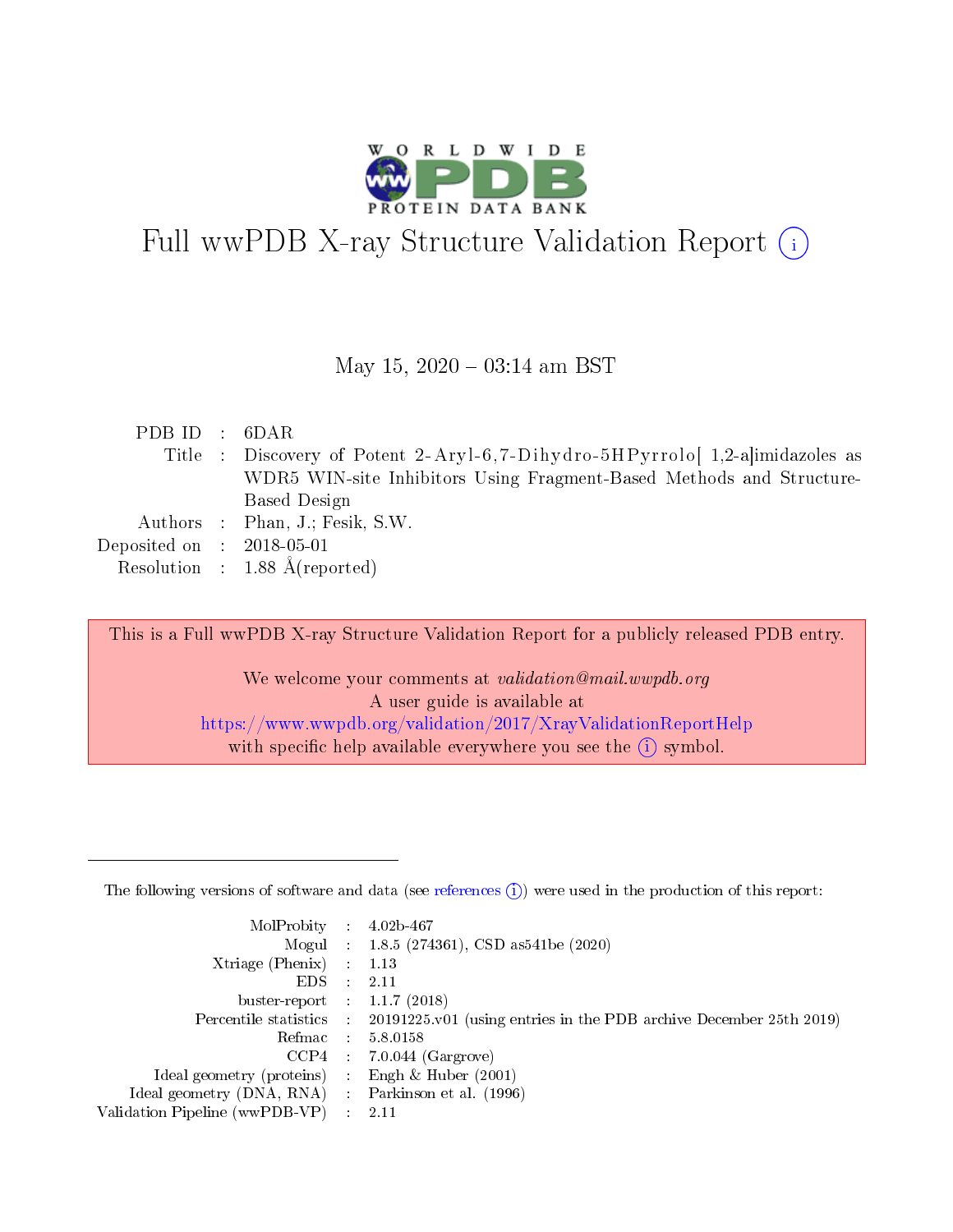# 1 [O](https://www.wwpdb.org/validation/2017/XrayValidationReportHelp#overall_quality)verall quality at a glance  $(i)$

The following experimental techniques were used to determine the structure: X-RAY DIFFRACTION

The reported resolution of this entry is 1.88 Å.

Percentile scores (ranging between 0-100) for global validation metrics of the entry are shown in the following graphic. The table shows the number of entries on which the scores are based.



| Metric                | Whole archive<br>$(\#\text{Entries})$ | Similar resolution<br>$(\#\text{Entries},\,\text{resolution}\,\,\text{range}(\textup{\AA}))$ |
|-----------------------|---------------------------------------|----------------------------------------------------------------------------------------------|
| $R_{free}$            | 130704                                | $9470(1.90-1.86)$                                                                            |
| Clashscore            | 141614                                | $10282(1.90-1.86)$                                                                           |
| Ramachandran outliers | 138981                                | $10152(1.90-1.86)$                                                                           |
| Sidechain outliers    | 138945                                | $10152(1.90-1.86)$                                                                           |
| RSRZ outliers         | 127900                                | $9303(1.90-1.86)$                                                                            |

The table below summarises the geometric issues observed across the polymeric chains and their fit to the electron density. The red, orange, yellow and green segments on the lower bar indicate the fraction of residues that contain outliers for  $>=3, 2, 1$  and 0 types of geometric quality criteria respectively. A grey segment represents the fraction of residues that are not modelled. The numeric value for each fraction is indicated below the corresponding segment, with a dot representing fractions  $\epsilon=5\%$  The upper red bar (where present) indicates the fraction of residues that have poor fit to the electron density. The numeric value is given above the bar.

| Mol | $\cap$ hain | Length     | Quality of chain |    |  |
|-----|-------------|------------|------------------|----|--|
|     |             |            | %                |    |  |
|     |             | 919<br>ง⊥ง | 88%              | 8% |  |

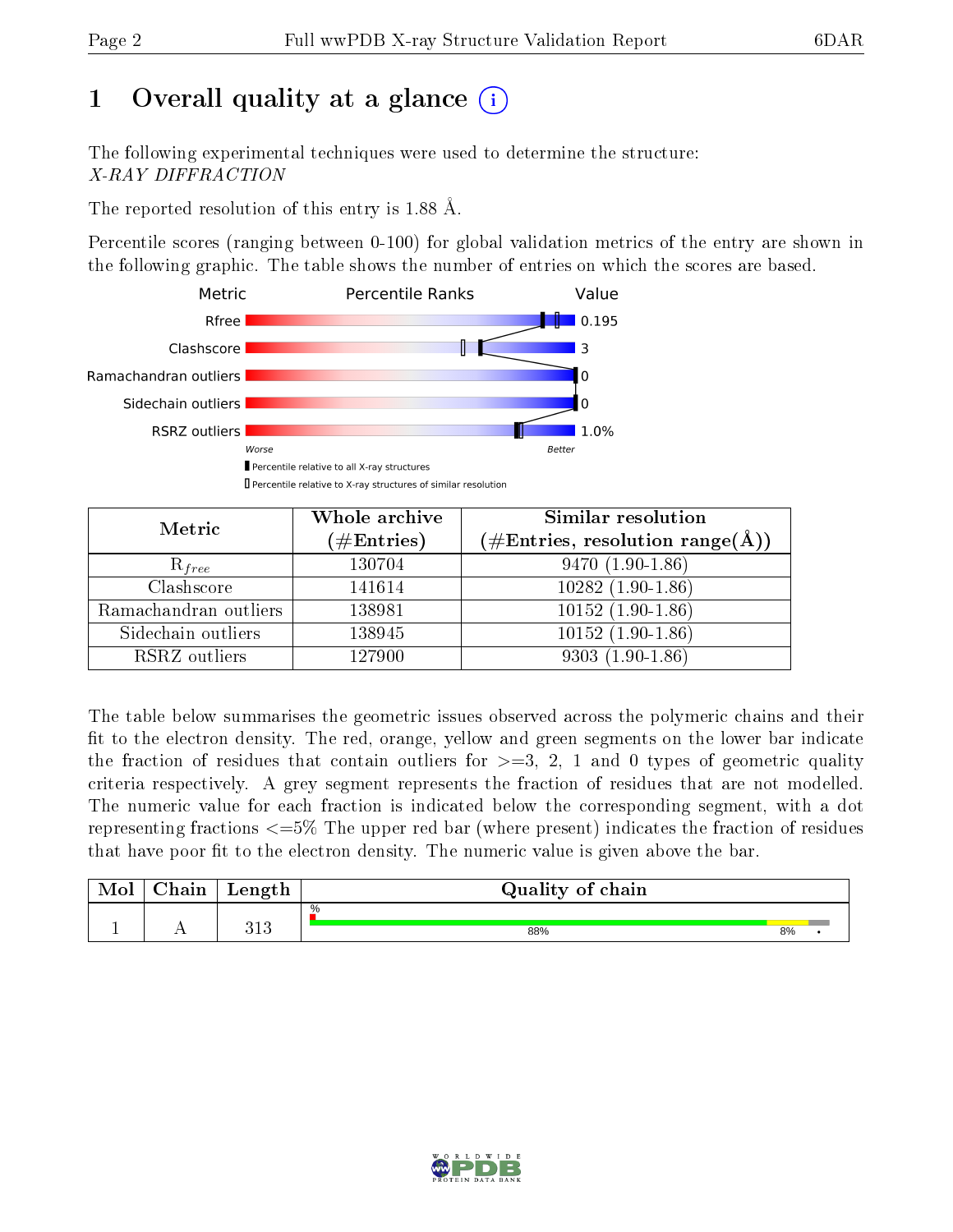# 2 Entry composition  $\left( \cdot \right)$

There are 5 unique types of molecules in this entry. The entry contains 2919 atoms, of which 0 are hydrogens and 0 are deuteriums.

In the tables below, the ZeroOcc column contains the number of atoms modelled with zero occupancy, the AltConf column contains the number of residues with at least one atom in alternate conformation and the Trace column contains the number of residues modelled with at most 2 atoms.

Molecule 1 is a protein called WD repeat-containing protein 5.

| Mol | Chain | Residues | $\rm{Atoms}$           |      |     |     | ZeroOcc | $\mid$ AltConf $\mid$ Trace |  |  |
|-----|-------|----------|------------------------|------|-----|-----|---------|-----------------------------|--|--|
|     |       | $302\,$  | $\hbox{Total}$<br>2418 | 1542 | 405 | 461 | $10\,$  |                             |  |  |

• Molecule 2 is N-(cyclopropylmethyl)-N- $\{3-(6,7-\text{dihydro-5H-pyrrolo}[1,2-\text{a}] \text{imidazol-2-yl})\}$ phe nyl|methyl}-3-methoxybenzamide (three-letter code: G2J) (formula:  $C_{25}H_{27}N_3O_2$ ).



|  | Mol   Chain   Residues | Atoms     |     |  |  | $ZeroOcc \   \$ AltConf |
|--|------------------------|-----------|-----|--|--|-------------------------|
|  |                        | Total C N | 25. |  |  |                         |

• Molecule 3 is SULFATE ION (three-letter code: SO4) (formula:  $O_4S$ ).

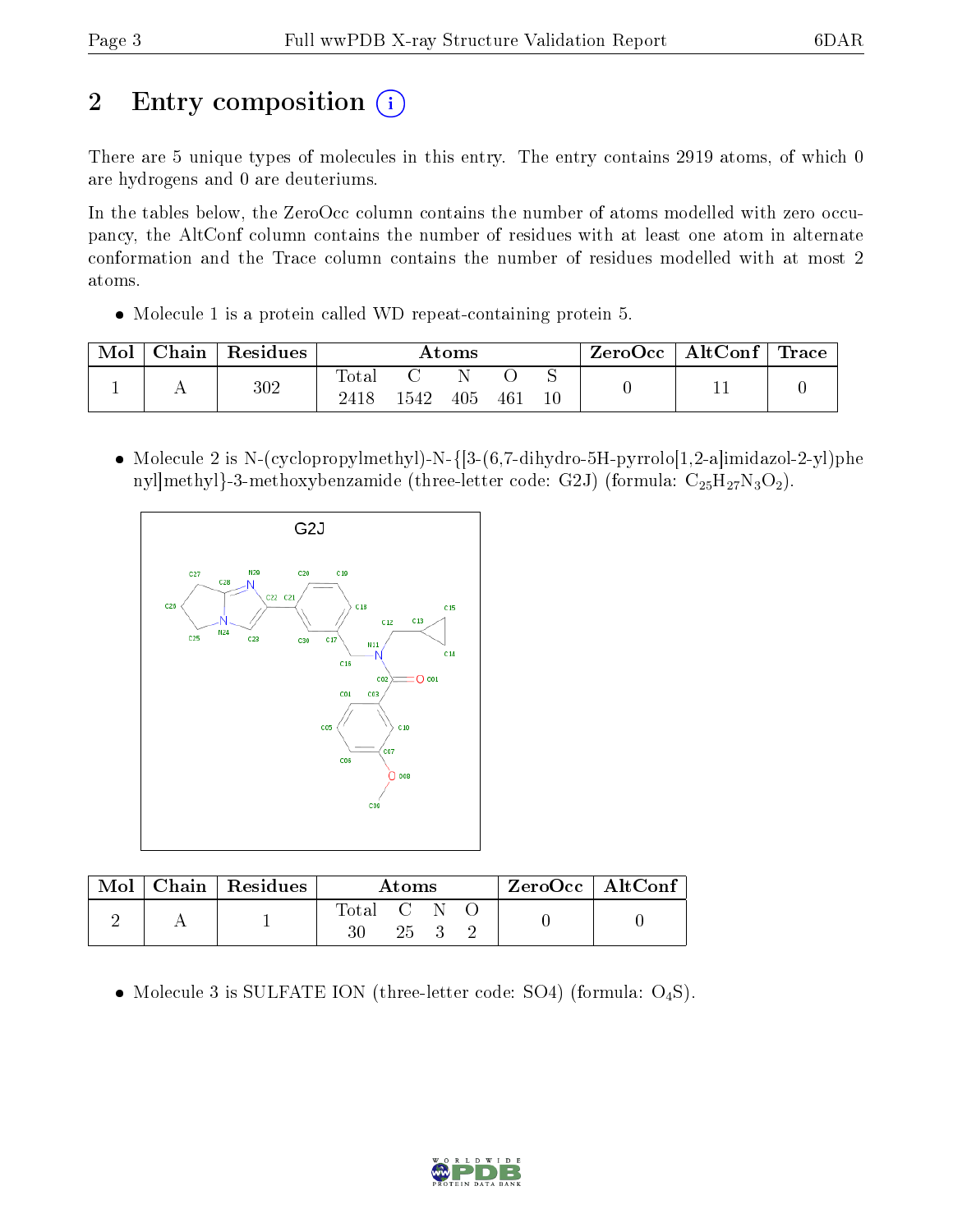

|  | $\text{Mol}$   Chain   Residues | Atoms     | $ZeroOcc \mid AltConf \mid$ |
|--|---------------------------------|-----------|-----------------------------|
|  |                                 | Total O S |                             |
|  |                                 | Total O S |                             |

 $\bullet$  Molecule 4 is DIMETHYL SULFOXIDE (three-letter code: DMS) (formula: C<sub>2</sub>H<sub>6</sub>OS).



|  | Mol   Chain   Residues | Atoms       |  |          |  | $ZeroOcc \   \$ AltConf |
|--|------------------------|-------------|--|----------|--|-------------------------|
|  |                        | Total C O S |  | $-2$ 1 1 |  |                         |
|  |                        | Total C O S |  |          |  |                         |

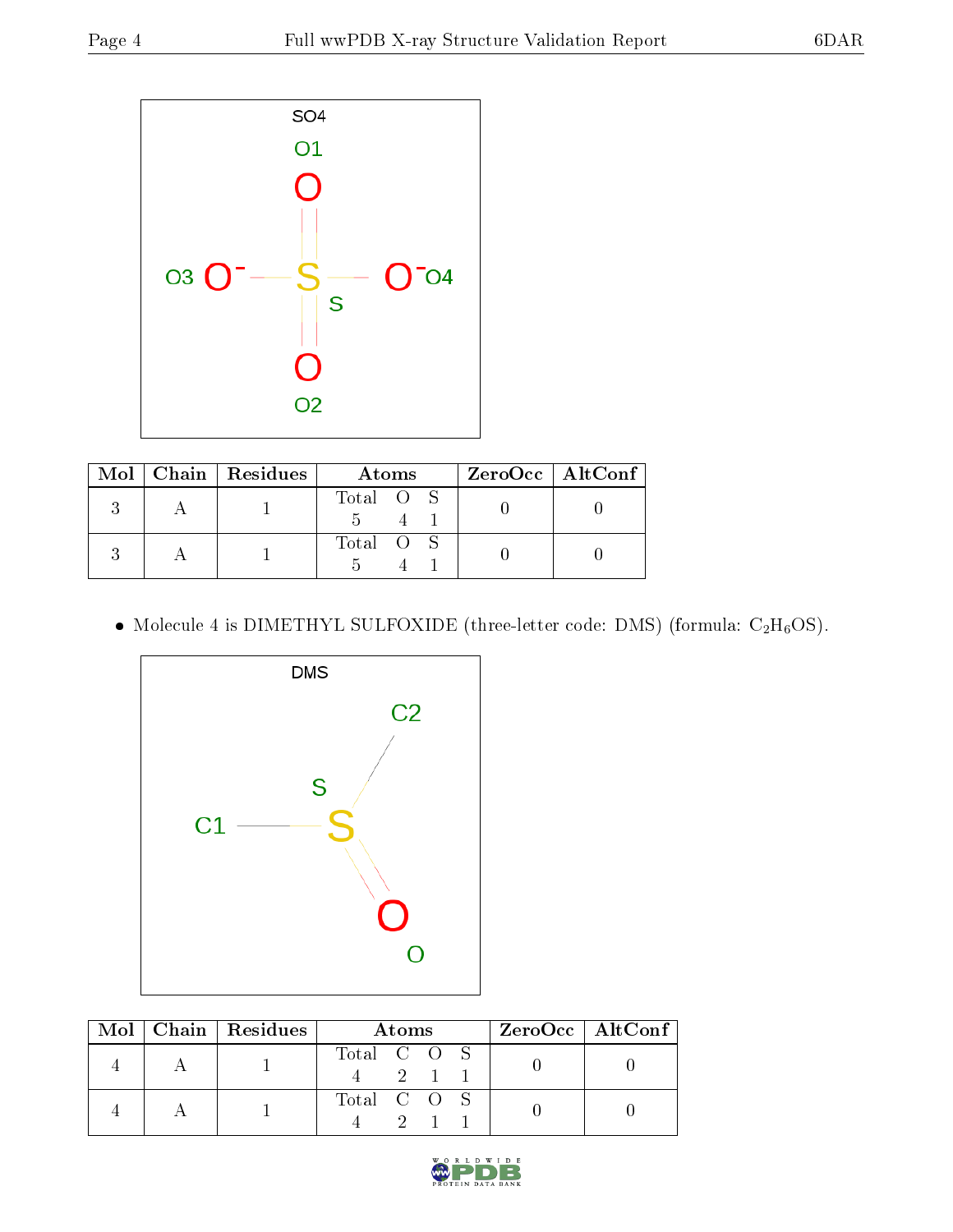$\bullet\,$  Molecule 5 is water.

|  | $\text{Mol}$   Chain   Residues | Atoms        | ZeroOcc   AltConf |  |
|--|---------------------------------|--------------|-------------------|--|
|  | 453                             | Total<br>453 |                   |  |

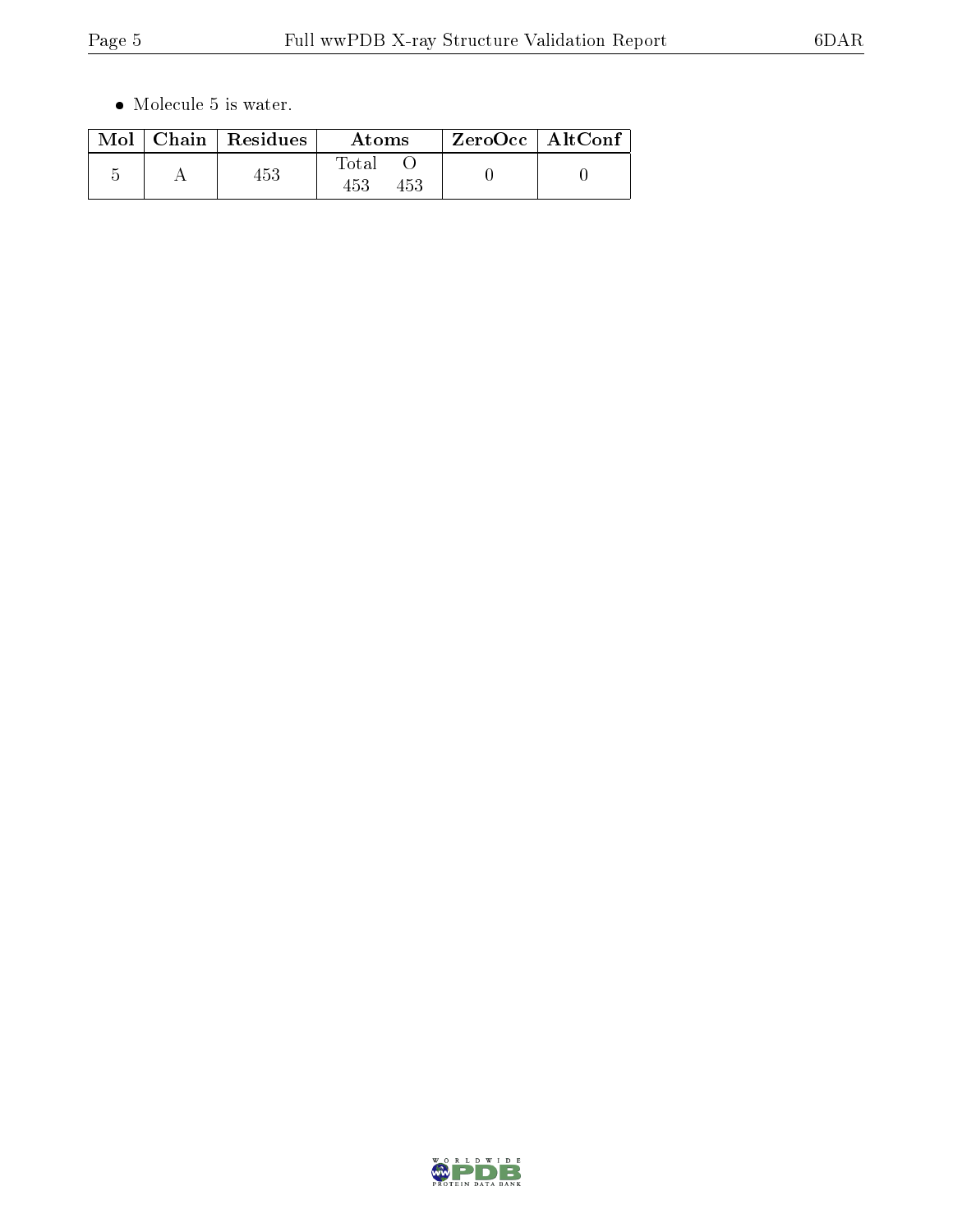# 3 Residue-property plots  $(i)$

These plots are drawn for all protein, RNA and DNA chains in the entry. The first graphic for a chain summarises the proportions of the various outlier classes displayed in the second graphic. The second graphic shows the sequence view annotated by issues in geometry and electron density. Residues are color-coded according to the number of geometric quality criteria for which they contain at least one outlier: green  $= 0$ , yellow  $= 1$ , orange  $= 2$  and red  $= 3$  or more. A red dot above a residue indicates a poor fit to the electron density (RSRZ  $> 2$ ). Stretches of 2 or more consecutive residues without any outlier are shown as a green connector. Residues present in the sample, but not in the model, are shown in grey.

• Molecule 1: WD repeat-containing protein 5



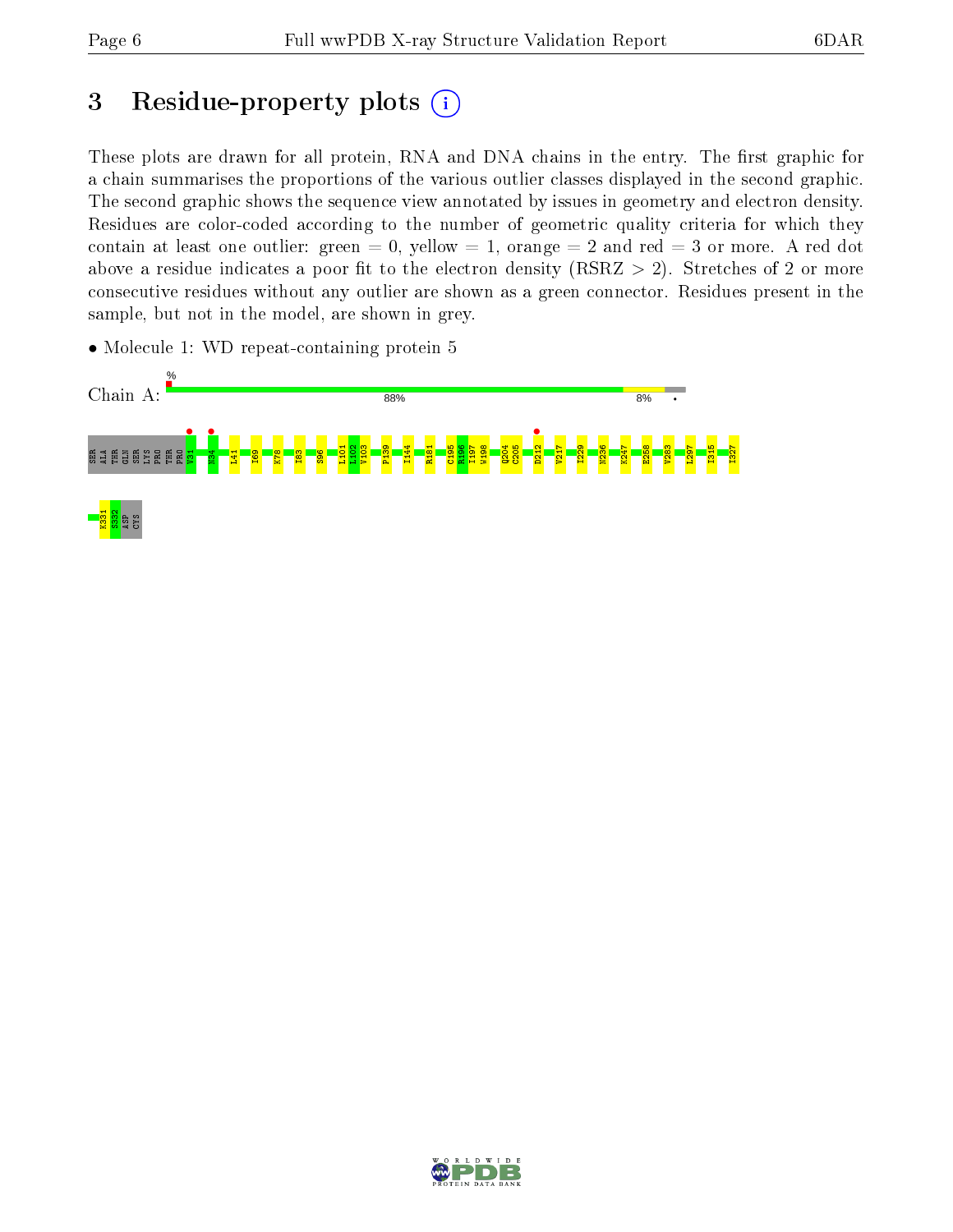## 4 Data and refinement statistics  $(i)$

| Property                                                         | Value                                           | Source     |
|------------------------------------------------------------------|-------------------------------------------------|------------|
| Space group                                                      | $\overline{C}$ 2 2 2 1                          | Depositor  |
| Cell constants                                                   | $99.47\text{\AA}$ 80.46Å<br>$78.55\text{\AA}$   | Depositor  |
| a, b, c, $\alpha$ , $\beta$ , $\gamma$                           | $90.00^\circ$<br>$90.00^\circ$<br>$90.00^\circ$ |            |
| Resolution $(A)$                                                 | 30.82<br>1.88<br>$\frac{1}{2}$                  | Depositor  |
|                                                                  | $30.82 - 1.88$                                  | <b>EDS</b> |
| $\%$ Data completeness                                           | $99.0(30.82 - 1.88)$                            | Depositor  |
| (in resolution range)                                            | 99.0 (30.82-1.88)                               | <b>EDS</b> |
| $R_{merge}$                                                      | (Not available)                                 | Depositor  |
| $\mathrm{R}_{sym}$                                               | 0.09                                            | Depositor  |
| $\langle I/\sigma(I) \rangle^{-1}$                               | 1.70 (at $1.88\AA$ )                            | Xtriage    |
| Refinement program                                               | PHENIX dev 1760                                 | Depositor  |
|                                                                  | 0.158<br>0.195<br>$\sim$                        | Depositor  |
| $R, R_{free}$                                                    | $0.159$ ,<br>0.195                              | DCC        |
| $R_{free}$ test set                                              | $2561$ reflections $(9.96\%)$                   | wwPDB-VP   |
| Wilson B-factor $(A^2)$                                          | 15.0                                            | Xtriage    |
| Anisotropy                                                       | 0.257                                           | Xtriage    |
| Bulk solvent $k_{sol}(\text{e}/\text{A}^3), B_{sol}(\text{A}^2)$ | 0.32, 46.6                                      | <b>EDS</b> |
| L-test for $\mathrm{twinning}^2$                                 | $< L >$ = 0.49, $< L2$ = 0.32                   | Xtriage    |
| Estimated twinning fraction                                      | No twinning to report.                          | Xtriage    |
| $\overline{F_o}, \overline{F_c}$ correlation                     | 0.96                                            | <b>EDS</b> |
| Total number of atoms                                            | 2919                                            | wwPDB-VP   |
| Average B, all atoms $(A^2)$                                     | 17.0                                            | wwPDB-VP   |

Xtriage's analysis on translational NCS is as follows: The largest off-origin peak in the Patterson function is  $8.74\%$  of the height of the origin peak. No significant pseudotranslation is detected.

<sup>&</sup>lt;sup>2</sup>Theoretical values of  $\langle |L| \rangle$ ,  $\langle L^2 \rangle$  for acentric reflections are 0.5, 0.333 respectively for untwinned datasets, and 0.375, 0.2 for perfectly twinned datasets.



<span id="page-6-1"></span><span id="page-6-0"></span><sup>1</sup> Intensities estimated from amplitudes.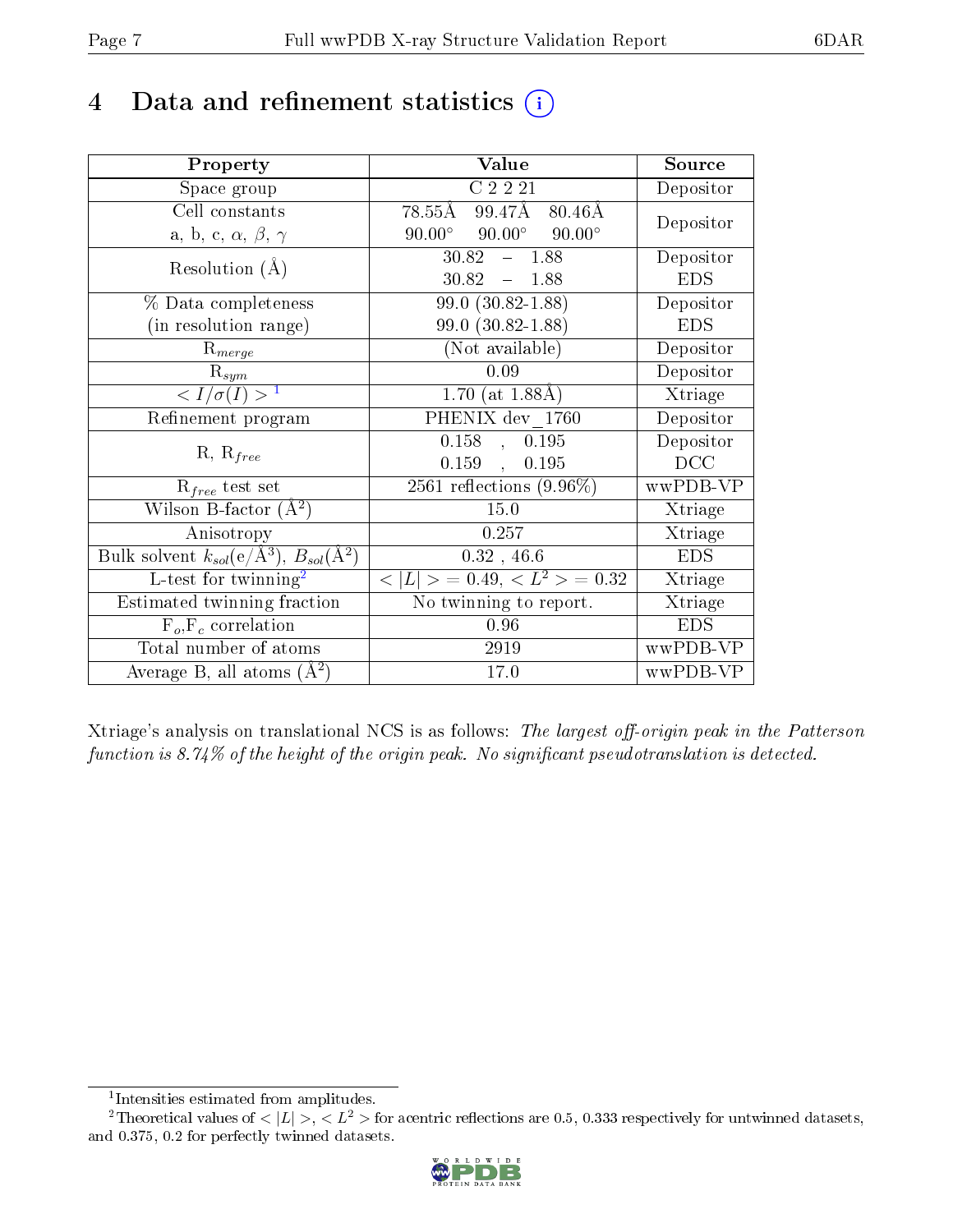# 5 Model quality  $(i)$

### 5.1 Standard geometry (i)

Bond lengths and bond angles in the following residue types are not validated in this section: DMS, G2J, SO4

The Z score for a bond length (or angle) is the number of standard deviations the observed value is removed from the expected value. A bond length (or angle) with  $|Z| > 5$  is considered an outlier worth inspection. RMSZ is the root-mean-square of all Z scores of the bond lengths (or angles).

| $Mol$   Chain | Bond lengths |                                 | Bond angles |        |
|---------------|--------------|---------------------------------|-------------|--------|
|               |              | RMSZ $ #Z  > 5$ RMSZ $ #Z  > 5$ |             |        |
|               | 0.31         | 0/2477                          | 0.50        | 0/3359 |

There are no bond length outliers.

There are no bond angle outliers.

There are no chirality outliers.

There are no planarity outliers.

#### 5.2 Too-close contacts  $(i)$

In the following table, the Non-H and H(model) columns list the number of non-hydrogen atoms and hydrogen atoms in the chain respectively. The H(added) column lists the number of hydrogen atoms added and optimized by MolProbity. The Clashes column lists the number of clashes within the asymmetric unit, whereas Symm-Clashes lists symmetry related clashes.

|  |      |      | Mol   Chain   Non-H   H(model)   H(added)   Clashes   Symm-Clashes |
|--|------|------|--------------------------------------------------------------------|
|  | 2418 | 2402 |                                                                    |
|  |      |      |                                                                    |
|  |      |      |                                                                    |
|  |      |      |                                                                    |
|  | 453  |      |                                                                    |
|  | 2919 | 2414 |                                                                    |

The all-atom clashscore is defined as the number of clashes found per 1000 atoms (including hydrogen atoms). The all-atom clashscore for this structure is 3.

All (17) close contacts within the same asymmetric unit are listed below, sorted by their clash magnitude.

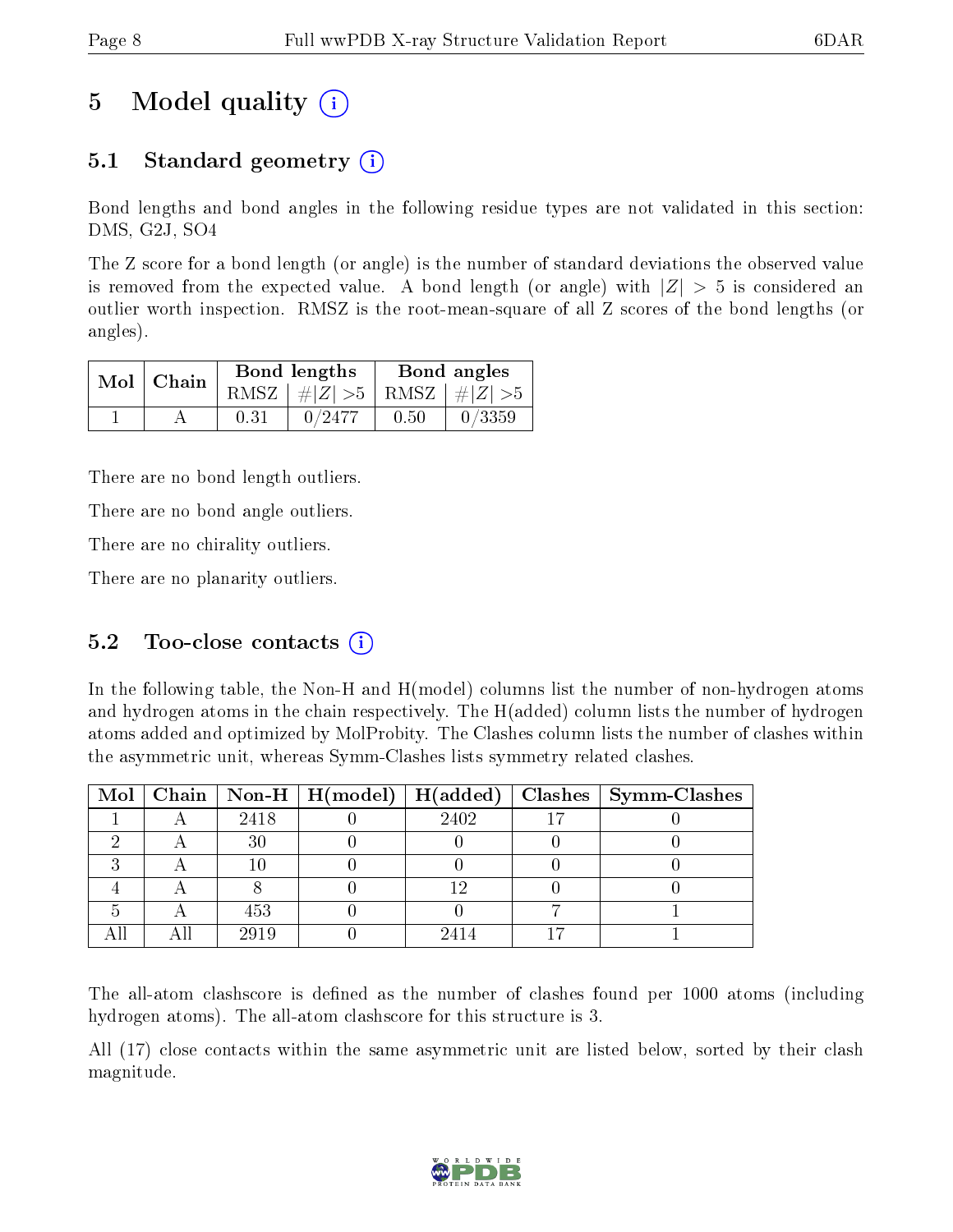| Atom-1               | Atom-2             | Interatomic      | Clash         |
|----------------------|--------------------|------------------|---------------|
|                      |                    | distance $(\AA)$ | overlap $(A)$ |
| 1:A:197[A]:ILE:HDI1  | 1:A:229:ILE:HD11   | 1.67             | 0.77          |
| 1: A:247: LYS: NZ    | 5:A:504:HOH:O      | 2.24             | 0.71          |
| 1:A:315:ILE:HG12     | 1:A:331[A]:LYS:HG2 | 1.75             | 0.69          |
| 1:A:212:ASP:OD1      | 5:A:501:HOH:O      | 2.13             | 0.66          |
| 1: A:78: LYS: NZ     | 5:A:505:HOH:O      | 2.31             | 0.63          |
| 1: A:181: ARG:NH1    | 5:A:507:HOH:O      | 2.35             | 0.59          |
| 1:A:212:ASP:OD2      | 5:A:502:HOH:O      | 2.17             | 0.59          |
| 1: A:204: GLN:OE1    | 5:A:503:HOH:O      | 2.19             | 0.54          |
| 1:A:41:LEU:HB2       | 1:A:327:ILE:HB     | 1.93             | 0.50          |
| 1: A:195[A]: CYS:SG  | 1: A:217: VAL:HGI1 | 2.54             | 0.48          |
| 1: A:69: ILE: HB     | 1: A:83: ILE: HB   | 1.97             | 0.47          |
| 1: A: 103: VAL: HG21 | 1:A:144:ILE:HD13   | 1.97             | 0.46          |
| 1: A: 139: PRO: HB2  | 5:A:733:HOH:O      | 2.15             | 0.46          |
| 1: A: 198: TRP: CZ3  | 1: A:205: CYS:HB2  | 2.51             | 0.45          |
| 1: A:236: ASN:OD1    | 1: A:258: GLU:HG3  | 2.18             | 0.44          |
| 1: A:96: SER: HB3    | 1:A:101:LEU:HB2    | 2.00             | 0.43          |
| 1: A:283: VAL:HB     | 1:A:297:LEU:HB2    | 2.02             | 0.42          |

All (1) symmetry-related close contacts are listed below. The label for Atom-2 includes the symmetry operator and encoded unit-cell translations to be applied.

| Atom-1 | Atom-2                                      | Interatomic<br>distance $(A)$ | Clash<br>overlap $(A)$ |
|--------|---------------------------------------------|-------------------------------|------------------------|
|        | $5:A:899:HOH:O$   $5:A:945:HOH:O[4]$<br>555 | 2.15                          |                        |

### 5.3 Torsion angles (i)

#### 5.3.1 Protein backbone (i)

In the following table, the Percentiles column shows the percent Ramachandran outliers of the chain as a percentile score with respect to all X-ray entries followed by that with respect to entries of similar resolution.

The Analysed column shows the number of residues for which the backbone conformation was analysed, and the total number of residues.

| $\mid$ Mol $\mid$ Chain $\mid$ | Analysed                            | Favoured   Allowed   Outliers   Percentiles |  |                                                              |  |
|--------------------------------|-------------------------------------|---------------------------------------------|--|--------------------------------------------------------------|--|
|                                | 311/313 (99%)   296 (95%)   15 (5%) |                                             |  | $\begin{array}{ c c c c c }\n\hline\n100 & 100\n\end{array}$ |  |

There are no Ramachandran outliers to report.

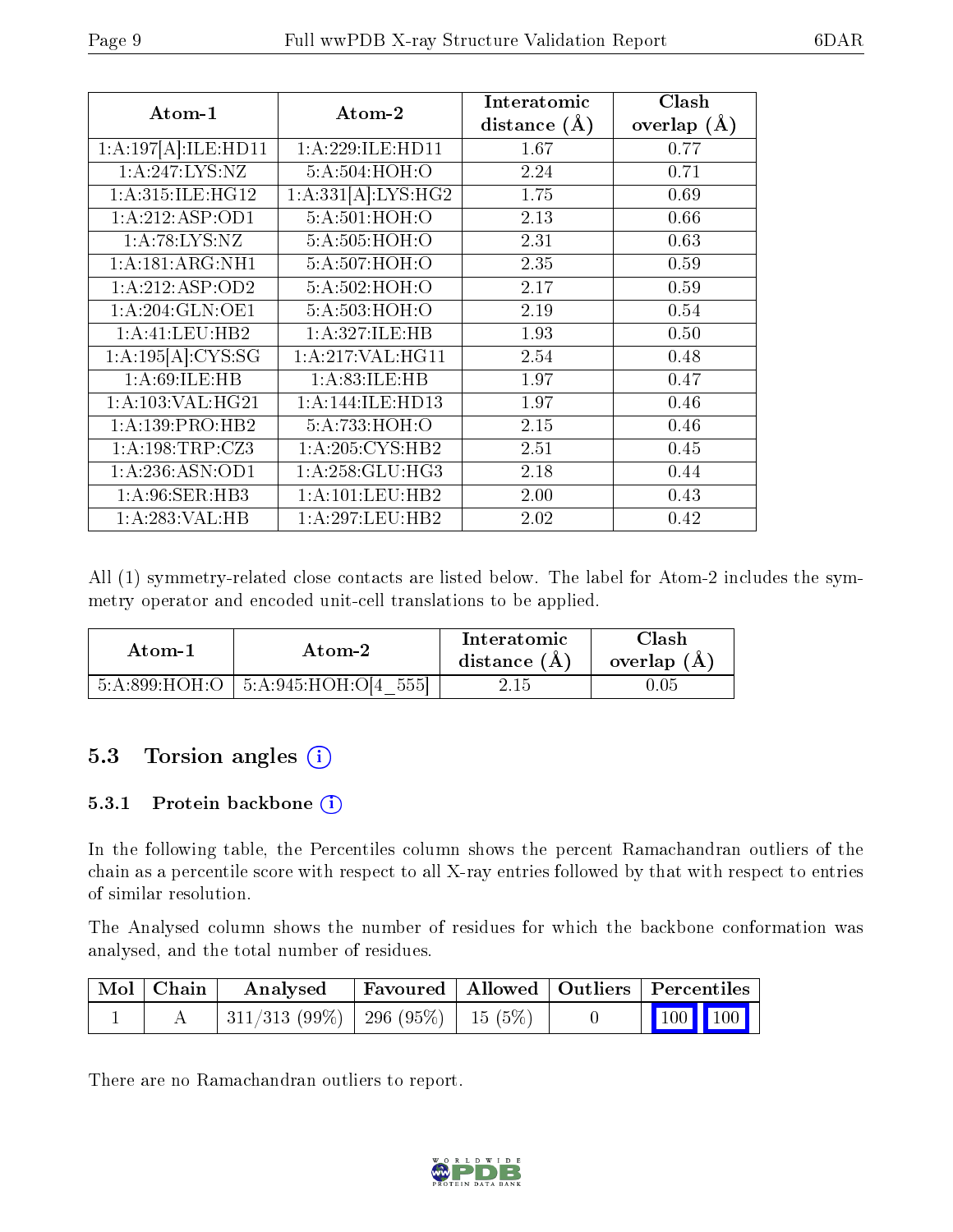#### 5.3.2 Protein sidechains  $\hat{I}$

In the following table, the Percentiles column shows the percent sidechain outliers of the chain as a percentile score with respect to all X-ray entries followed by that with respect to entries of similar resolution.

The Analysed column shows the number of residues for which the sidechain conformation was analysed, and the total number of residues.

| Mol   Chain | Analysed                       |  | Rotameric   Outliers   Percentiles |
|-------------|--------------------------------|--|------------------------------------|
|             | $274/274(100\%)$   274 (100\%) |  | $\boxed{100}$ $\boxed{100}$        |

There are no protein residues with a non-rotameric sidechain to report.

Some sidechains can be flipped to improve hydrogen bonding and reduce clashes. There are no such sidechains identified.

#### 5.3.3 RNA  $(i)$

There are no RNA molecules in this entry.

### 5.4 Non-standard residues in protein, DNA, RNA chains (i)

There are no non-standard protein/DNA/RNA residues in this entry.

### 5.5 Carbohydrates (i)

There are no carbohydrates in this entry.

### 5.6 Ligand geometry (i)

5 ligands are modelled in this entry.

In the following table, the Counts columns list the number of bonds (or angles) for which Mogul statistics could be retrieved, the number of bonds (or angles) that are observed in the model and the number of bonds (or angles) that are defined in the Chemical Component Dictionary. The Link column lists molecule types, if any, to which the group is linked. The Z score for a bond length (or angle) is the number of standard deviations the observed value is removed from the expected value. A bond length (or angle) with  $|Z| > 2$  is considered an outlier worth inspection. RMSZ is the root-mean-square of all Z scores of the bond lengths (or angles).

| Mol |                 | $ $ Chain $ $ | $^{\shortmid}$ $\operatorname{Res}$ | Link   |         | Bond lengths |         |        | Bond angles |       |
|-----|-----------------|---------------|-------------------------------------|--------|---------|--------------|---------|--------|-------------|-------|
|     | Type            |               |                                     |        | Counts- | RMSZ         | $\# Z $ | Counts | RMSZ        | $\#Z$ |
|     | SO <sub>4</sub> |               | 403                                 | $\sim$ | 4,4,4   | 0.14         |         | 6,6,6  | 0.13        |       |

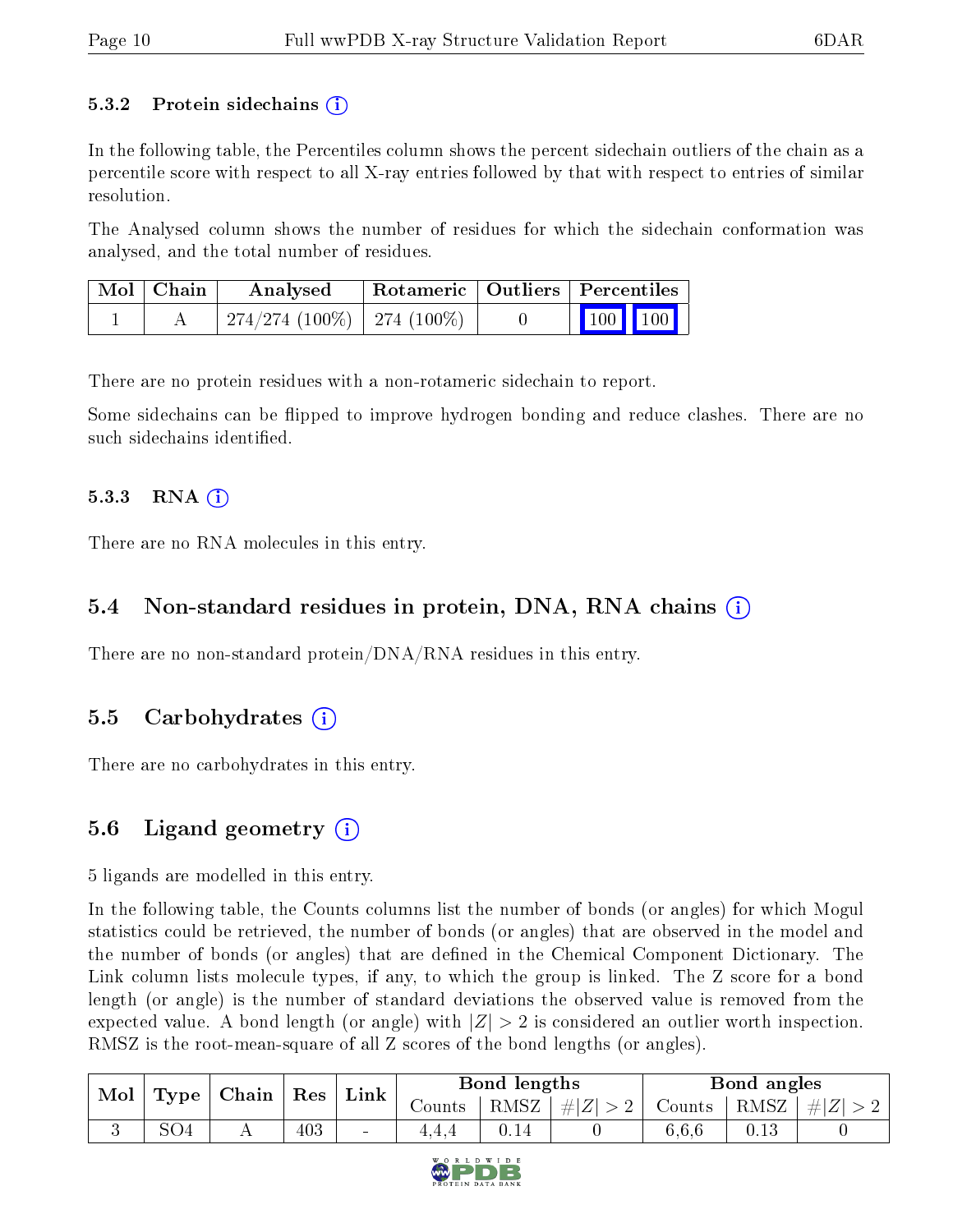| Mol      |                         | Chain | Res | Link |          | Bond lengths |           |          | Bond angles |             |
|----------|-------------------------|-------|-----|------|----------|--------------|-----------|----------|-------------|-------------|
|          | Type                    |       |     |      | Counts   | RMSZ         | Z  <br>>2 | Counts   | RMSZ        | # $ Z  > 2$ |
| 4        | DMS                     |       | 405 |      | 3.3.3    | 0.68         |           | 3.3.3    | 0.51        |             |
| 3        | SO <sub>4</sub>         |       | 402 |      | 4.4.4    | 0.16         |           | 6.6.6    | 0.04        |             |
| 4        | DMS                     |       | 404 |      | 3.3.3    | 0.66         |           | 3.3.3    | 0.47        |             |
| $\Omega$ | $\overline{\text{G2J}}$ |       | 401 |      | 30,34,34 | 1.00         |           | 39,48,48 | 1.30        | 6(15%)      |

In the following table, the Chirals column lists the number of chiral outliers, the number of chiral centers analysed, the number of these observed in the model and the number defined in the Chemical Component Dictionary. Similar counts are reported in the Torsion and Rings columns. '-' means no outliers of that kind were identified.

|              |     |                 | $\mid$ Mol $\mid$ Type $\mid$ Chain $\mid$ Res $\mid$ Link $\mid$ Chirals $\mid$ Torsions | $\parallel$ Rings |
|--------------|-----|-----------------|-------------------------------------------------------------------------------------------|-------------------|
| $_{\rm G2J}$ | 401 | <b>Contract</b> | $\mid$ 2/22/30/30 $\mid$ 0/5/5/5 $\mid$                                                   |                   |

There are no bond length outliers.

All (6) bond angle outliers are listed below:

| Mol            | Chain | Res | Type | Atoms                                             | Ζ       | Observed $(°)$ | Ideal(°) |
|----------------|-------|-----|------|---------------------------------------------------|---------|----------------|----------|
| 2              |       | 401 | G2J  | $C26-C27-C28$                                     | $-3.37$ | 101.47         | 103.93   |
| 2              |       | 401 | G2J  | $C21-C22-N29$                                     | 3.19    | 126.14         | 120.78   |
| 2              |       | 401 | G2J  | C <sub>22</sub> -C <sub>23</sub> -N <sub>24</sub> | $-3.02$ | 104.84         | 107.96   |
| 2              |       | 401 | G2J  | $C23-N24-C28$                                     | 2.72    | 111.14         | 109.11   |
| $\overline{2}$ |       | 401 | G2J  | C03-C02-N11                                       | 2.42    | 121.79         | 118.72   |
| 2              |       | 401 | G2J  | C13-C12-N11                                       | 2.20    | 117.28         | 113.80   |

There are no chirality outliers.

All (2) torsion outliers are listed below:

| Mol | Chain | Res | Tvpe | Atoms             |
|-----|-------|-----|------|-------------------|
|     |       |     | G2J  | $C13-C12-N11-C02$ |
|     |       |     | G2J  | $C13-C12-N11-C16$ |

There are no ring outliers.

No monomer is involved in short contacts.

The following is a two-dimensional graphical depiction of Mogul quality analysis of bond lengths, bond angles, torsion angles, and ring geometry for all instances of the Ligand of Interest. In addition, ligands with molecular weight > 250 and outliers as shown on the validation Tables will also be included. For torsion angles, if less then 5% of the Mogul distribution of torsion angles is within 10 degrees of the torsion angle in question, then that torsion angle is considered an outlier. Any bond that is central to one or more torsion angles identified as an outlier by Mogul will be highlighted in the graph. For rings, the root-mean-square deviation (RMSD) between the ring

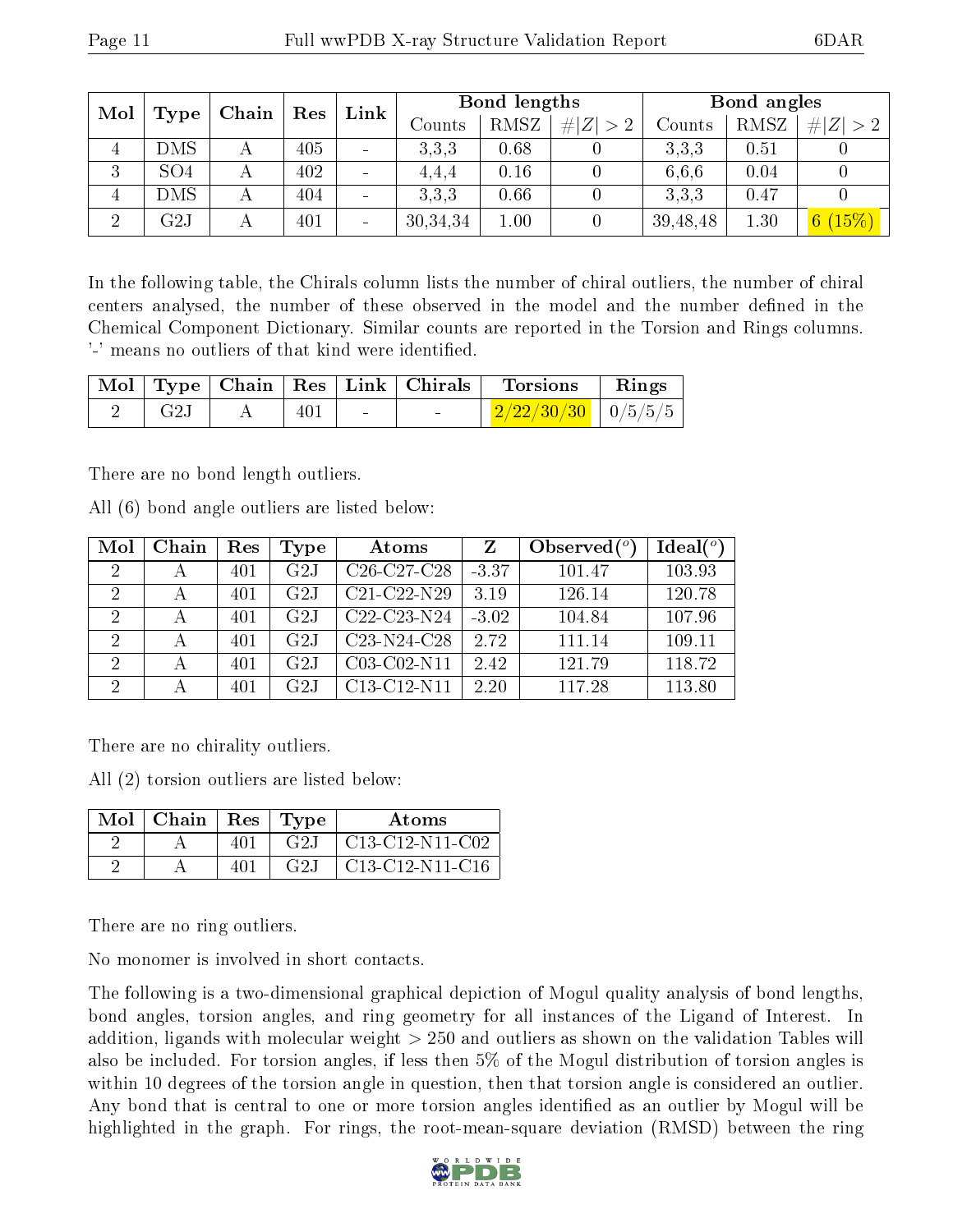in question and similar rings identified by Mogul is calculated over all ring torsion angles. If the average RMSD is greater than 60 degrees and the minimal RMSD between the ring in question and any Mogul-identified rings is also greater than 60 degrees, then that ring is considered an outlier. The outliers are highlighted in purple. The color gray indicates Mogul did not find sufficient equivalents in the CSD to analyse the geometry.



### 5.7 [O](https://www.wwpdb.org/validation/2017/XrayValidationReportHelp#nonstandard_residues_and_ligands)ther polymers (i)

There are no such residues in this entry.

#### 5.8 Polymer linkage issues  $(i)$

There are no chain breaks in this entry.

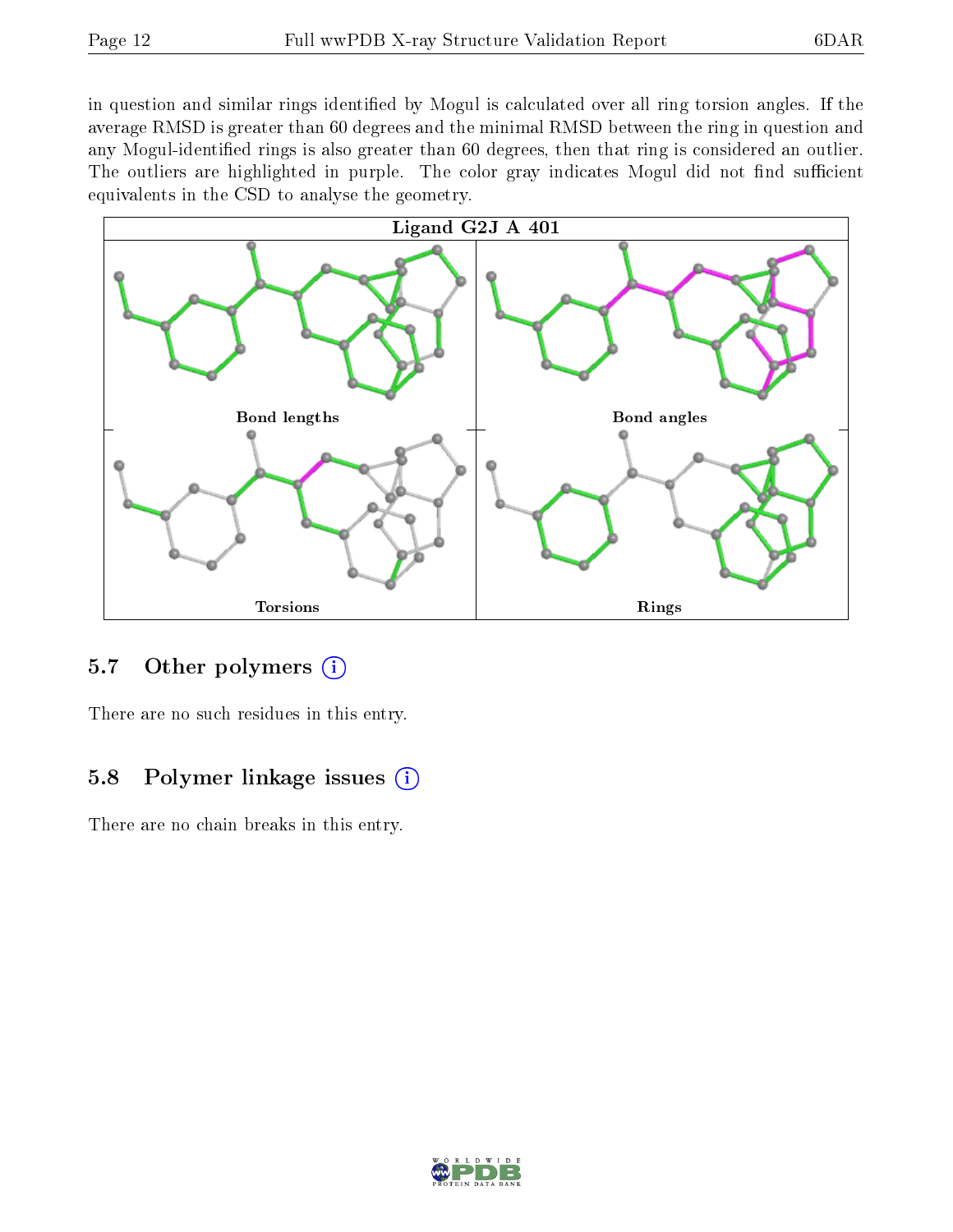## 6 Fit of model and data  $\left( \cdot \right)$

### 6.1 Protein, DNA and RNA chains (i)

In the following table, the column labelled  $#RSRZ>2'$  contains the number (and percentage) of RSRZ outliers, followed by percent RSRZ outliers for the chain as percentile scores relative to all X-ray entries and entries of similar resolution. The OWAB column contains the minimum, median,  $95<sup>th</sup>$  percentile and maximum values of the occupancy-weighted average B-factor per residue. The column labelled  $Q < 0.9$  lists the number of (and percentage) of residues with an average occupancy less than 0.9.

| Mol   Chain | $\boldsymbol{\mathrm{Analysed}}$ | $^\circ$ <rsrz></rsrz> | $\rm \#RSRZ{>}2$                            | $\vert$ OWAB( $\rm \AA^2)$ $\vert$ Q<0.9 $\vert$ |  |
|-------------|----------------------------------|------------------------|---------------------------------------------|--------------------------------------------------|--|
|             | 302/313 (96%)                    | $-0.36$                | $\vert 3 (0\%)$ 82 83 $\vert 8, 13, 27, 46$ |                                                  |  |

All (3) RSRZ outliers are listed below:

| Mol | Chain | Res | Type            | <b>RSRZ</b>   |
|-----|-------|-----|-----------------|---------------|
|     |       | 31  | VA <sub>1</sub> | 3.5           |
|     |       | 34  | ASN             | $2.4^{\circ}$ |
|     |       | 212 |                 | 2.3           |

### 6.2 Non-standard residues in protein, DNA, RNA chains  $(i)$

There are no non-standard protein/DNA/RNA residues in this entry.

### 6.3 Carbohydrates (i)

There are no carbohydrates in this entry.

### 6.4 Ligands  $(i)$

In the following table, the Atoms column lists the number of modelled atoms in the group and the number defined in the chemical component dictionary. The B-factors column lists the minimum, median,  $95<sup>th</sup>$  percentile and maximum values of B factors of atoms in the group. The column labelled  $Q< 0.9$  lists the number of atoms with occupancy less than 0.9.

| Mol            | Type            | Chain | Res | Atoms | <b>RSCC</b> | RSR  | <b>B</b> -factors( $\AA^2$ ) | $Q<$ 0.9 |
|----------------|-----------------|-------|-----|-------|-------------|------|------------------------------|----------|
|                | SO <sub>4</sub> |       | 403 | 5/5   | 0.79        | 0.29 | 31, 33, 35, 37               |          |
|                | <b>DMS</b>      |       | 405 | 4 / 4 | 0.87        | 0.25 | 37,60,61,62                  |          |
| $\overline{2}$ | G2J             |       | 401 | 30/30 | 0.92        | 0.12 | 8, 14, 28, 28                |          |
|                | SO <sub>4</sub> |       | 402 | 5/5   | 0.94        | 0.17 | 33, 34, 36, 37               |          |
|                | DMS             |       | 404 | 4/4   | 0.98        | 0.07 | 25, 34, 36, 37               |          |